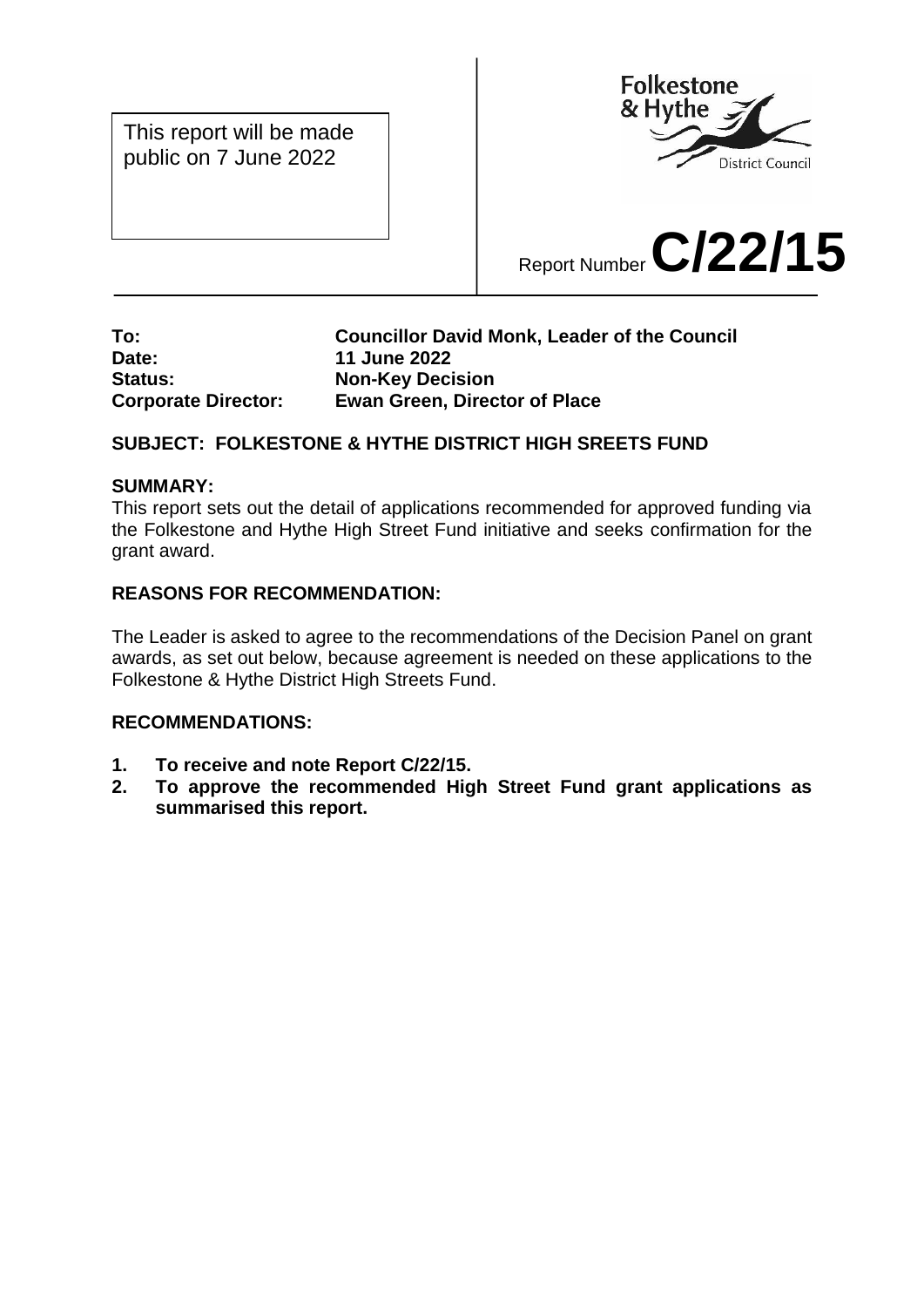# **1. INTRODUCTION**

1.1. The Cabinet of Folkestone & Hythe District Council approved the mechanism for investing and managing the Folkestone & Hythe District High Streets Fund in September 2019 (Cabinet C/19/21), following agreement to establish this fund in February 2019 (Cabinet C/18/74). This is a £3 million fund earmarked reserves to support high streets across the district "looking to deal with a number of adverse pressures" in the current retail climate.

## **2. THE FOLKESTONE & HYTHE HIGH STREETS FUND (HSF)**

- 2.1. The key uses of the District HSF are to (a) take forward major capital investments opportunities and other initiatives led by F&HDC to help transform Folkestone town centre, the largest town in the district; and to (b) provide contributory funding to external organisations to take forward initiatives to address issues and improve Folkestone and other key High Streets in the district.
- 2.2. Cabinet agreed to £2.2 million of District HSF being allocated to Folkestone town centre and the remaining £800,000 made available to ten other high streets across the district at Cheriton, Sandgate, Hythe, New Romney, Lydd, Hawkinge, Dymchurch, Elham, Lyminge and Sellindge.
- 2.3. The HSF provides grants of between £5,000 and £50,000 towards any individual project, and in normal circumstances this is expected to comprise a maximum of 50% of the total project cost. However, in exceptional circumstances, and at its discretion, the Council may award 100% of the funding for a project.
- 2.4. The types of organisations eligible for grant funding includes:
	- Commercial property freehold owners or leaseholders with at least 5 years left on lease when the work is expected to be completed and permission for the works from the freeholder.
	- Town or Parish councils.
	- Other public organisations such as Folkestone Town Team CIC.
- 2.5. The types of projects eligible for grant funding includes, but is not limited to:
	- External renovations or improvements to front elevations of buildings (areas visible from the high street), including repairs, repainting of shop fronts in suitable colours, signage, external lighting, or security glazing, repair of external stonework and brickwork and repair and reinstatement of guttering and down-pipes.
	- Internal ground floor fit-outs or conversion to commercial properties.
	- Improvements to the townscape, including the introduction of signage, new route ways, new public realm, such as art works or landscaping.
	- Introduction of technology and new innovative products, to support the development of commercial operations.
	- Initiatives and events to increase the vitality of the High Street.
	- Work towards developing a project to improve the vitality or physical environment of the High Street, as a precursor to a further application to the fund or other funding source.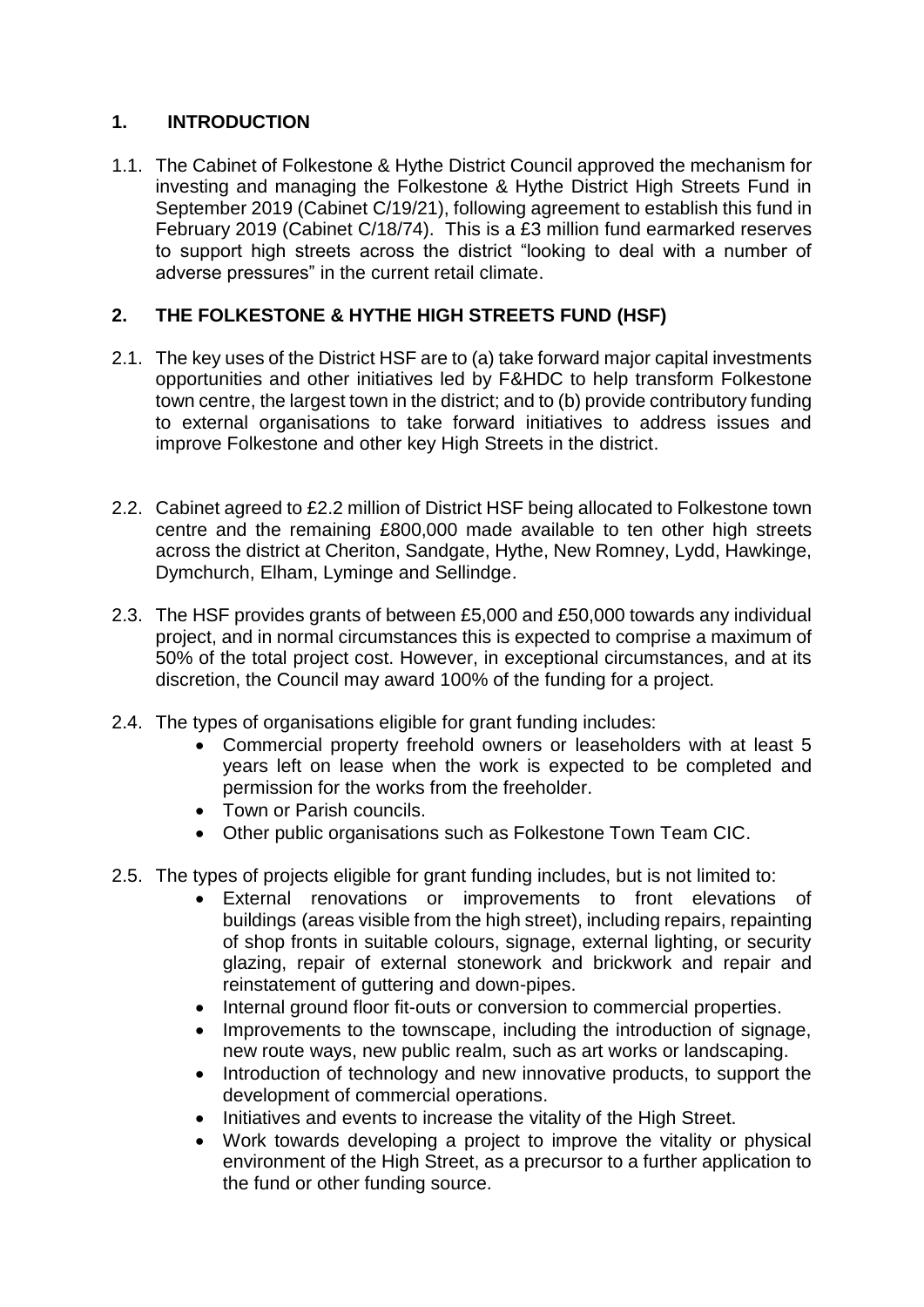- 2.6. The grant scheme was launched on 1<sup>st</sup> October 2019 and grant applications will be accepted at any time until the closure of the scheme. The scheme is expected to run until either 31<sup>st</sup> March 2023 or until funds have been allocated.
- 2.7. Applications received are assessed in the first instance by the Economic Development Team, with decisions on individual applications made by decision panels comprising the Leader of the Council, Councillor David Monk, the Lead Cabinet Member for the District Economy, Councillor David Wimble and a Councillor from the relevant high street ward.

#### **3. APPLICATIONS RECEIVED**

3.1. The table below lists the applications to the HSF that have been considered by the relevant decision panels and the following recommendations have been made to the Leader on the HSF grant award. Reasons for the recommendations are also summarised in the table below.

## **4. SUMMARY OF RECOMMENDED HIGH STREET FUND GRANTS**

| Name of<br>applicant           | Purpose of Grant                              | Relevant<br><b>High Street</b> | Recommende<br>d High Streets<br>Fund<br><b>Grant Award</b><br>(up to) | <b>Recommendations</b><br>of the Decision<br>Panel | Comments/<br>Conditions of grant<br>award including                                                                                                                                                                                                                     |
|--------------------------------|-----------------------------------------------|--------------------------------|-----------------------------------------------------------------------|----------------------------------------------------|-------------------------------------------------------------------------------------------------------------------------------------------------------------------------------------------------------------------------------------------------------------------------|
| The Looker<br>Newspaper<br>Ltd | Refurbishment &<br>fit out of new<br>premises | Hythe                          | 58% of total<br>project capital<br>works                              | £18,711.60                                         | Award excludes any<br>funding towards<br>CCTV, W/C, basin,<br>kitchenette.<br>The Looker<br>Newspaper Ltd is<br>owned by FHDC<br><b>Councillor David</b><br>Wimble. This<br>business interest was<br>declared to officers.<br>Panel members were<br>made aware of this. |

## **5. LEGAL, FINANCIAL AND OTHER CONTROLS/POLICY MATTERS**

## 5.1 **Legal Officer's comments (NM)**

There are no legal implications associated with the recommendations in this report. However, any grants that are made available to third parties by FHDC will need to be legally documented and the legal team can assist with this.